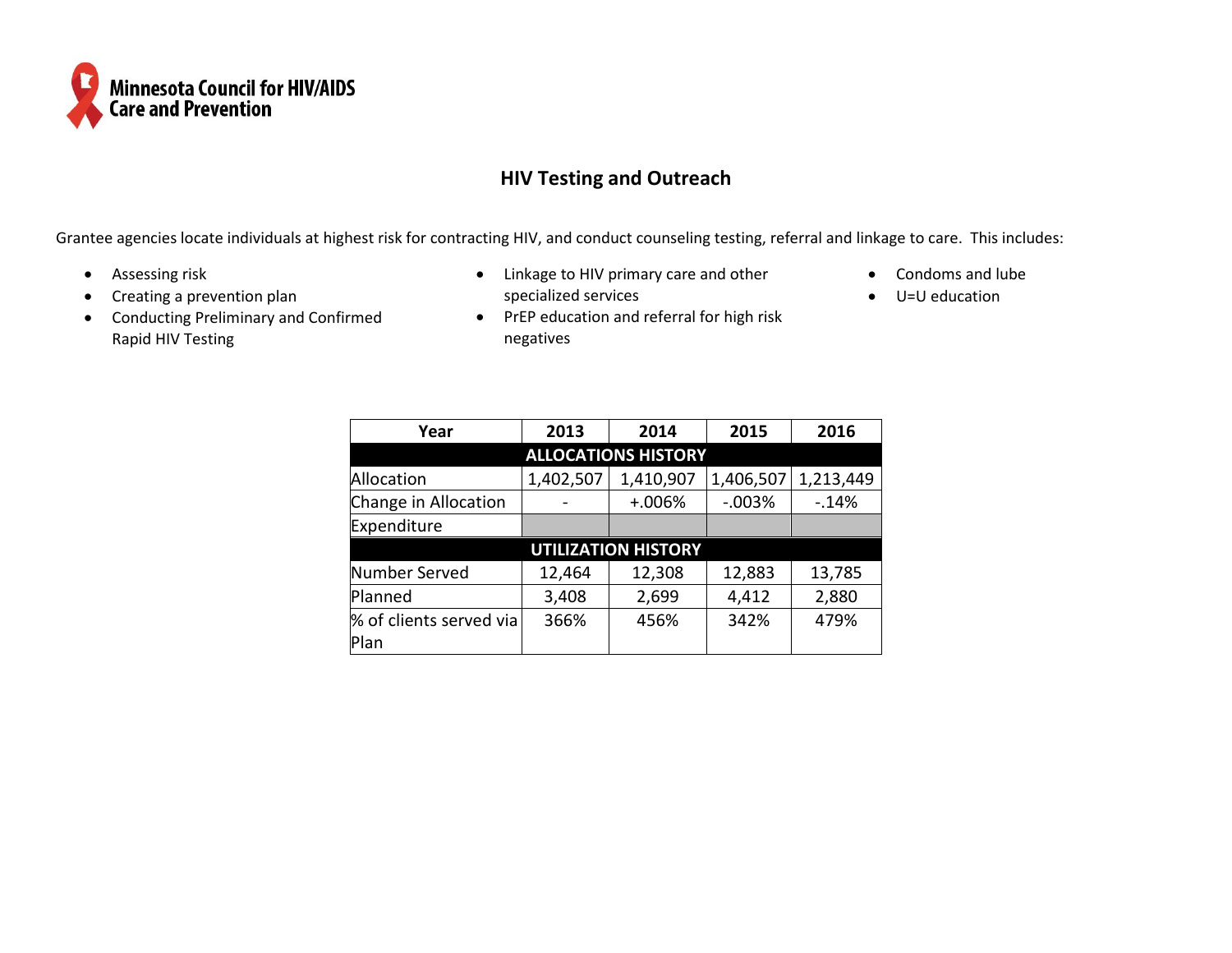|            | <b>Status Neutral Care Continuum</b> |                                       |                                     |                                    |             |      |                                           |                          |                   |                            |                              |
|------------|--------------------------------------|---------------------------------------|-------------------------------------|------------------------------------|-------------|------|-------------------------------------------|--------------------------|-------------------|----------------------------|------------------------------|
|            |                                      |                                       |                                     |                                    |             | 100% |                                           |                          |                   |                            |                              |
|            |                                      |                                       |                                     |                                    |             | 90%  |                                           |                          |                   |                            |                              |
|            |                                      |                                       |                                     |                                    |             | 80%  |                                           |                          |                   |                            |                              |
|            |                                      |                                       |                                     |                                    |             | 70%  |                                           |                          |                   |                            |                              |
|            |                                      |                                       |                                     |                                    |             | 60%  |                                           |                          |                   |                            |                              |
|            |                                      |                                       |                                     |                                    |             | 50%  |                                           |                          |                   |                            |                              |
|            |                                      |                                       |                                     |                                    |             | 40%  |                                           |                          |                   |                            |                              |
|            |                                      |                                       |                                     |                                    |             | 30%  |                                           |                          |                   |                            |                              |
|            |                                      |                                       |                                     |                                    |             | 20%  |                                           |                          |                   |                            |                              |
|            |                                      |                                       |                                     |                                    |             | 10%  |                                           |                          |                   |                            |                              |
| On PrEP    | <b>Discussed</b><br>PrEP with Dr.    | <b>Sexual History</b><br><b>Taken</b> | Linked to<br>Clinical<br>Prevention | High<br>Behavioral<br><b>Risk</b>  | At Epi risk |      | <b>PLWH</b><br>Diagnosed &<br>Undiagnosed | Diagnosed<br><b>PLWH</b> | Linked to<br>Care | <b>Retained in</b><br>Care | <b>Virally</b><br>Suppressed |
| Prevention |                                      |                                       |                                     | <b>Care Continuum of Positives</b> |             |      |                                           |                          |                   |                            |                              |

## **Funded providers**

African Health Action Broadway Family Medical Children's Health Care Crown Medical Center Face to Face Hennepin County Red Door Clinic High School for Recording Arts Indigenous Peoples Task Force Lutheran Social Services of MN Minnesota AIDS Project Neighborhood House Open Cities Health Center Pillsbury United Communities Rural AIDS Action Network Sub-Saharan African Youth Turning Point West Side Community Health Services Youth Link St. Paul Ramsey County (SS) Hennepin County (SS) Minneapolis Medical Research Foundation (SS)

## New 2018 Grantees

Face to Face Health and Counseling Service, Inc. Face to Face Health and Counseling Service, Inc. Hennepin County Public Health/Red Door Clinic Minneapolis Medical Research Foundation/Positive Care Center Minneapolis Medical Research Foundation/Positive Care Center